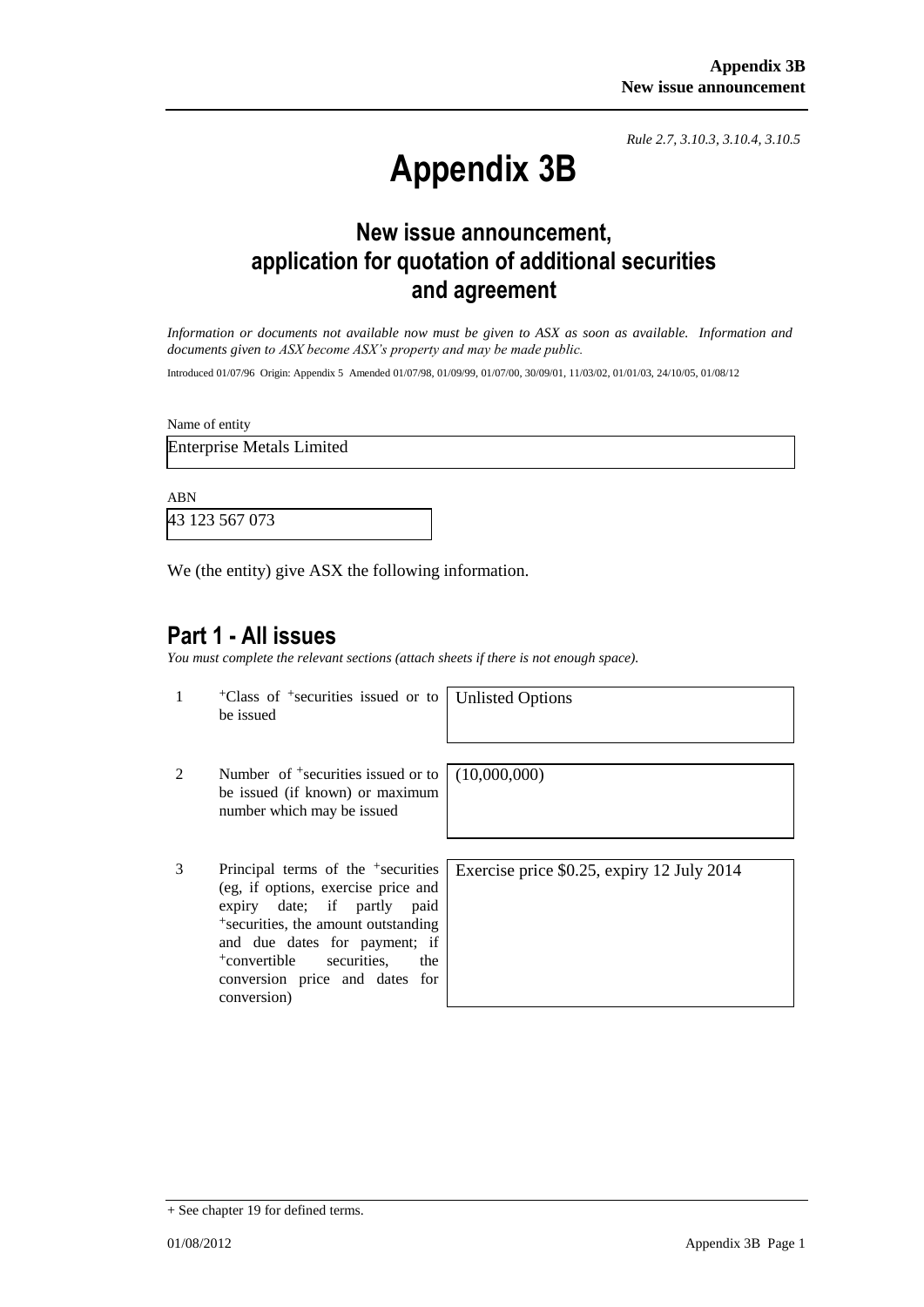| 4  | Do the <sup>+</sup> securities rank equally in<br>respects from the date of<br>all<br>allotment with an existing <sup>+</sup> class of<br>quoted +securities?<br>If the additional securities do not                                                                                                                                                                       | N <sub>0</sub>                                       |
|----|----------------------------------------------------------------------------------------------------------------------------------------------------------------------------------------------------------------------------------------------------------------------------------------------------------------------------------------------------------------------------|------------------------------------------------------|
|    | rank equally, please state:<br>the date from which they do<br>the<br>extent<br>to<br>which<br>they<br>for<br>participate<br>the<br>next<br>dividend, (in the case of a trust,<br>distribution)<br>interest<br><b>or</b><br>payment<br>the extent to which they do not<br>rank equally, other than in<br>relation to the next dividend,<br>distribution or interest payment |                                                      |
| 5  | Issue price or consideration                                                                                                                                                                                                                                                                                                                                               | Nil                                                  |
| 6  | Purpose of the issue<br>(If issued as consideration for the<br>acquisition<br>of<br>clearly<br>assets,<br>identify those assets)                                                                                                                                                                                                                                           | Terminated pursuant to agreement between<br>parties. |
| 6a | Is the entity an <sup>+</sup> eligible entity that<br>obtained<br>has<br>security<br>holder<br>approval under rule 7.1A?<br>If Yes, complete sections $6b - 6h$<br>in relation to the $+$ securities the                                                                                                                                                                   | No                                                   |
|    | subject of this Appendix 3B, and<br>comply with section 6i                                                                                                                                                                                                                                                                                                                 |                                                      |
| 6b | The date<br>the security holder<br>resolution under rule 7.1A was<br>passed                                                                                                                                                                                                                                                                                                | N/A                                                  |
| 6c | of <sup>+</sup> securities<br>issued<br>Number<br>without security holder approval<br>under rule 7.1                                                                                                                                                                                                                                                                       | N/A                                                  |
| 6d | Number of <sup>+</sup> securities issued with<br>security holder approval under rule<br>7.1A                                                                                                                                                                                                                                                                               | N/A                                                  |

<sup>+</sup> See chapter 19 for defined terms.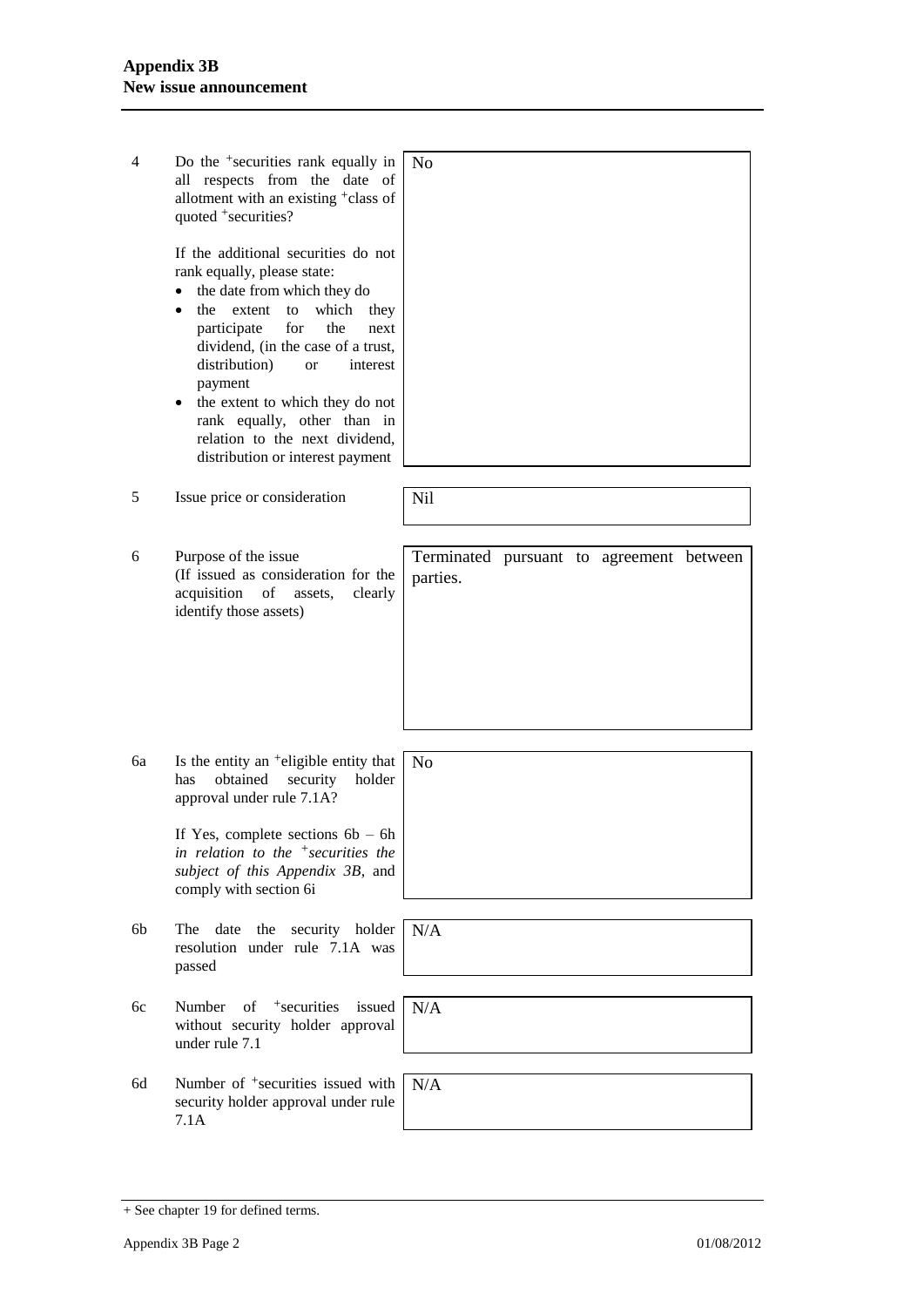- 6e Number of +securities issued with security holder approval under rule 7.3, or another specific security holder approval (specify date of meeting) N/A
- 6f Number of securities issued under an exception in rule 7.2
- 6g If securities issued under rule 7.1A, was issue price at least 75% of 15 day VWAP as calculated under rule 7.1A.3? Include the issue date and both values. Include the source of the VWAP calculation.
- 6h If securities were issued under rule 7.1A for non-cash consideration, state date on which valuation of consideration was released to ASX Market Announcements
- 6i Calculate the entity's remaining issue capacity under rule 7.1 and rule 7.1A – complete Annexure 1 and release to ASX Market Announcements
- 7 Dates of entering <sup>+</sup>securities into uncertificated holdings or despatch of certificates
- 8 Number and <sup>+</sup>class of all <sup>+</sup>securities quoted on ASX (*including* the securities in section 2 if applicable)

| Number      | <sup>+</sup> Class                   |
|-------------|--------------------------------------|
| 213,220,776 | Fully Paid Ordinary<br><b>Shares</b> |

N/A

N/A

N/A

N/A

17 August 2012

+ See chapter 19 for defined terms.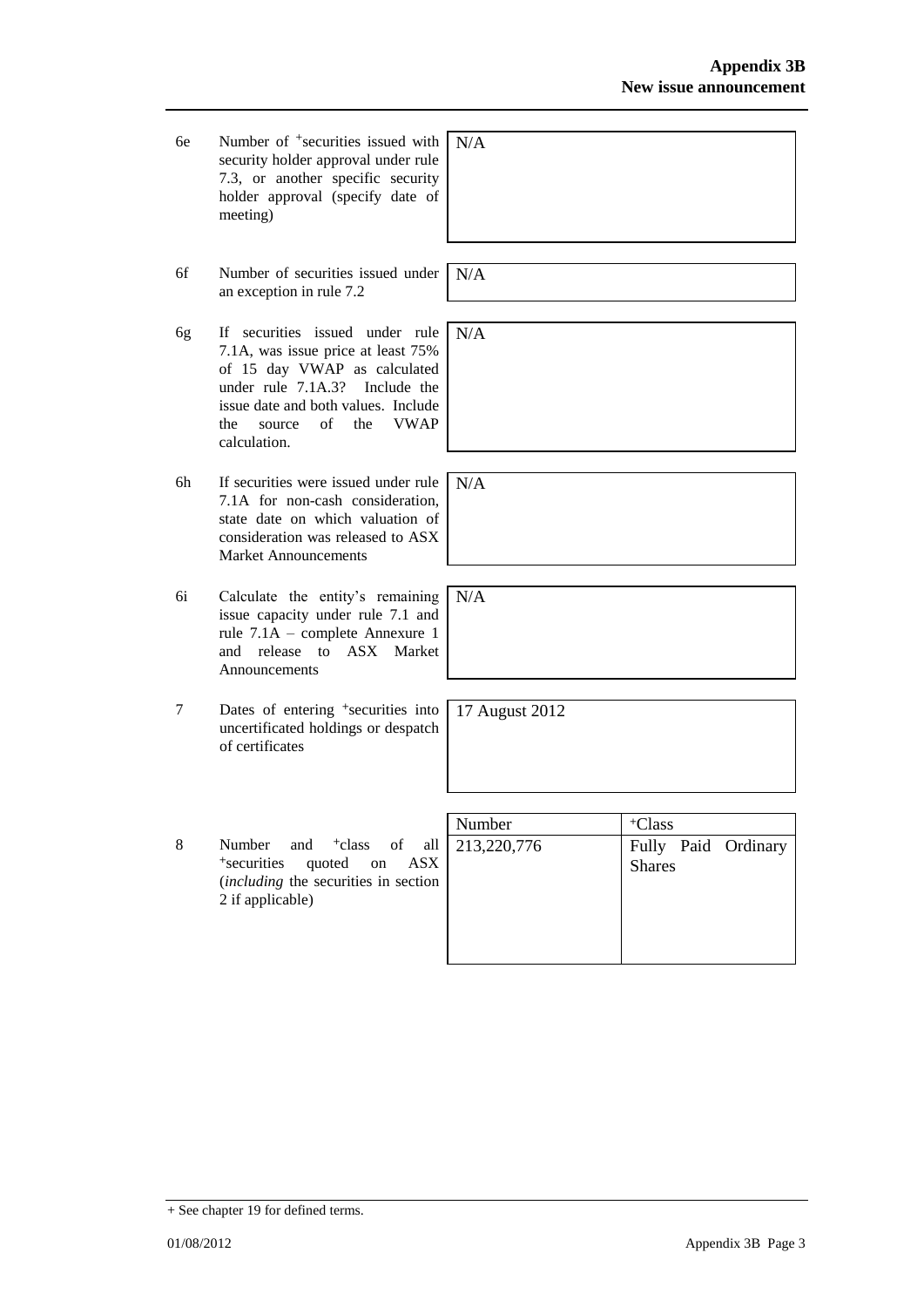|   |                                                                                                                                               | Number     | <sup>+</sup> Class                                                                                                                        |
|---|-----------------------------------------------------------------------------------------------------------------------------------------------|------------|-------------------------------------------------------------------------------------------------------------------------------------------|
| 9 | <sup>+</sup> class<br>Number<br>and<br>of<br>all<br>*securities not quoted on ASX<br>(including the securities in section<br>2 if applicable) | 3,000,000  | 25 cent Options to<br>acquire one (1) share<br>the<br>Company<br>in<br>exercisable<br>on<br><sub>or</sub><br>before 22/11/2012            |
|   |                                                                                                                                               | 2,500,000  | 50 cent Options to<br>acquire one (1) share<br>the<br>Company<br>in<br>exercisable<br>on<br><b>or</b><br>before 30/06/2013                |
|   |                                                                                                                                               | 3,225,806  | 25 cent Options to<br>acquire one (1) share<br>the<br>Company<br>in<br>exercisable<br>on<br><b>or</b><br>before 01/06/2013                |
|   |                                                                                                                                               | 10,000,000 | 25 cent Options to<br>acquire one (1) share<br>the<br>Company<br>in<br>exercisable<br><sub>on</sub><br><sub>or</sub><br>before 12/07/2013 |
|   |                                                                                                                                               | 25,000,000 | 25 cent Options to<br>acquire one (1) share<br>the<br>Company<br>in<br>exercisable<br><sub>on</sub><br><sub>or</sub><br>before 12/07/2014 |
|   |                                                                                                                                               | 11,000,000 | 25 cent Options<br>to<br>acquire (1) share in<br>the<br>Company<br>exercisable<br><sub>on</sub><br><sub>or</sub><br>before 12/07/2014     |

- 10 Dividend policy (in the case of a trust, distribution policy) on the increased capital (interests)
- N/A

# **Part 2 – DELETED – NOT APPLICABLE**

## **Part 3 - Quotation of securities**

*You need only complete this section if you are applying for quotation of securities*

<sup>+</sup> See chapter 19 for defined terms.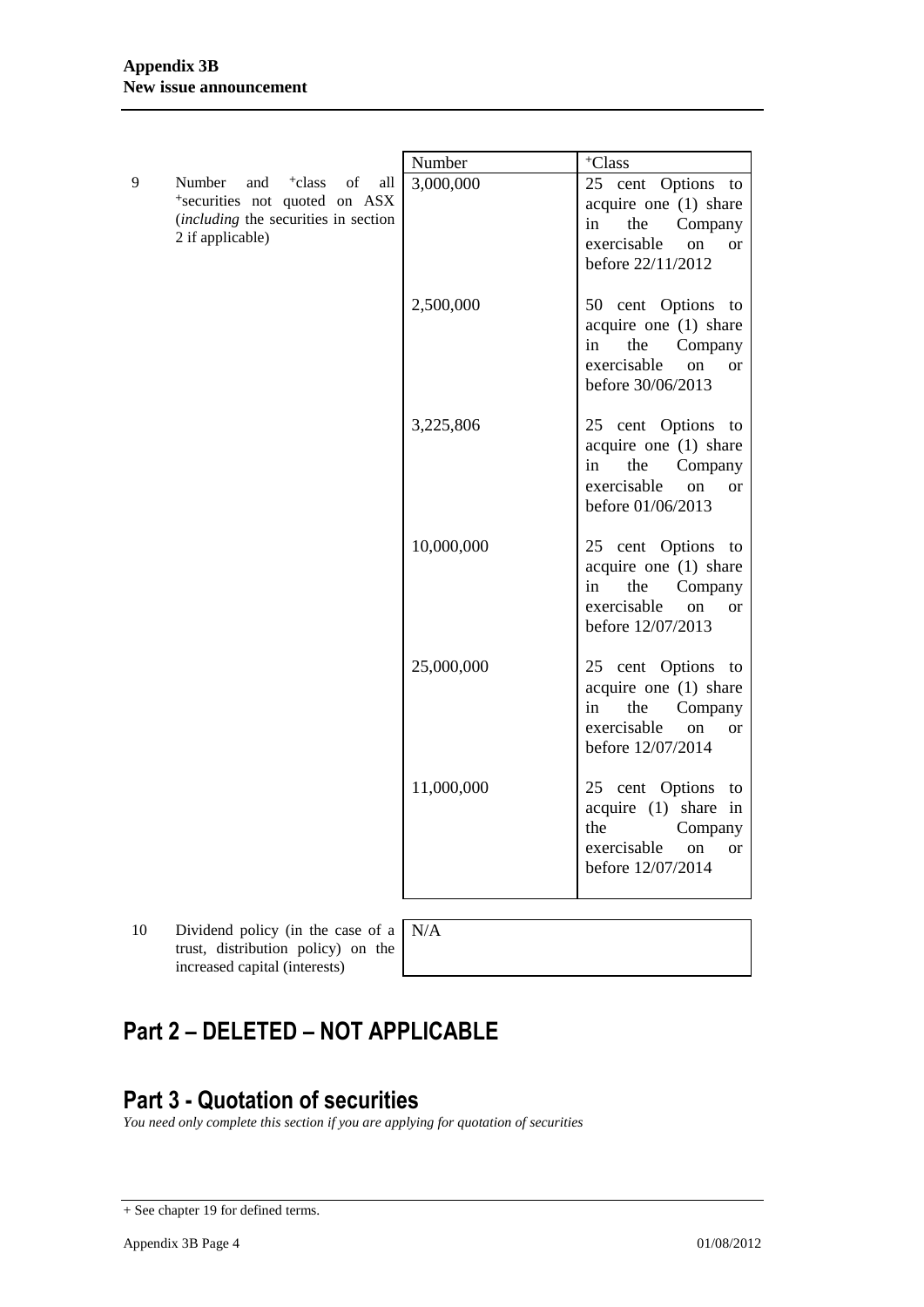| 34  | Type of securities<br>(tick one)                                                                                                                                                                                                                                           |  |
|-----|----------------------------------------------------------------------------------------------------------------------------------------------------------------------------------------------------------------------------------------------------------------------------|--|
| (a) | Securities described in Part 1                                                                                                                                                                                                                                             |  |
| (b) | All other securities<br>Example: restricted securities at the end of the escrowed period, partly paid securities that become fully paid, employee<br>incentive share securities when restriction ends, securities issued on expiry or conversion of convertible securities |  |

### **Entities that have ticked box 34(a)**

#### **Additional securities forming a new class of securities**

*Tick to indicate you are providing the information or documents*

35 If the <sup>+</sup> securities are <sup>+</sup>equity securities, the names of the 20 largest holders of the additional <sup>+</sup>securities, and the number and percentage of additional <sup>+</sup>securities held by those holders

- 36 If the <sup>+</sup> securities are <sup>+</sup>equity securities, a distribution schedule of the additional <sup>+</sup>securities setting out the number of holders in the categories 1 - 1,000 1,001 - 5,000 5,001 - 10,000 10,001 - 100,000 100,001 and over
- 37 A copy of any trust deed for the additional +securities

<sup>+</sup> See chapter 19 for defined terms.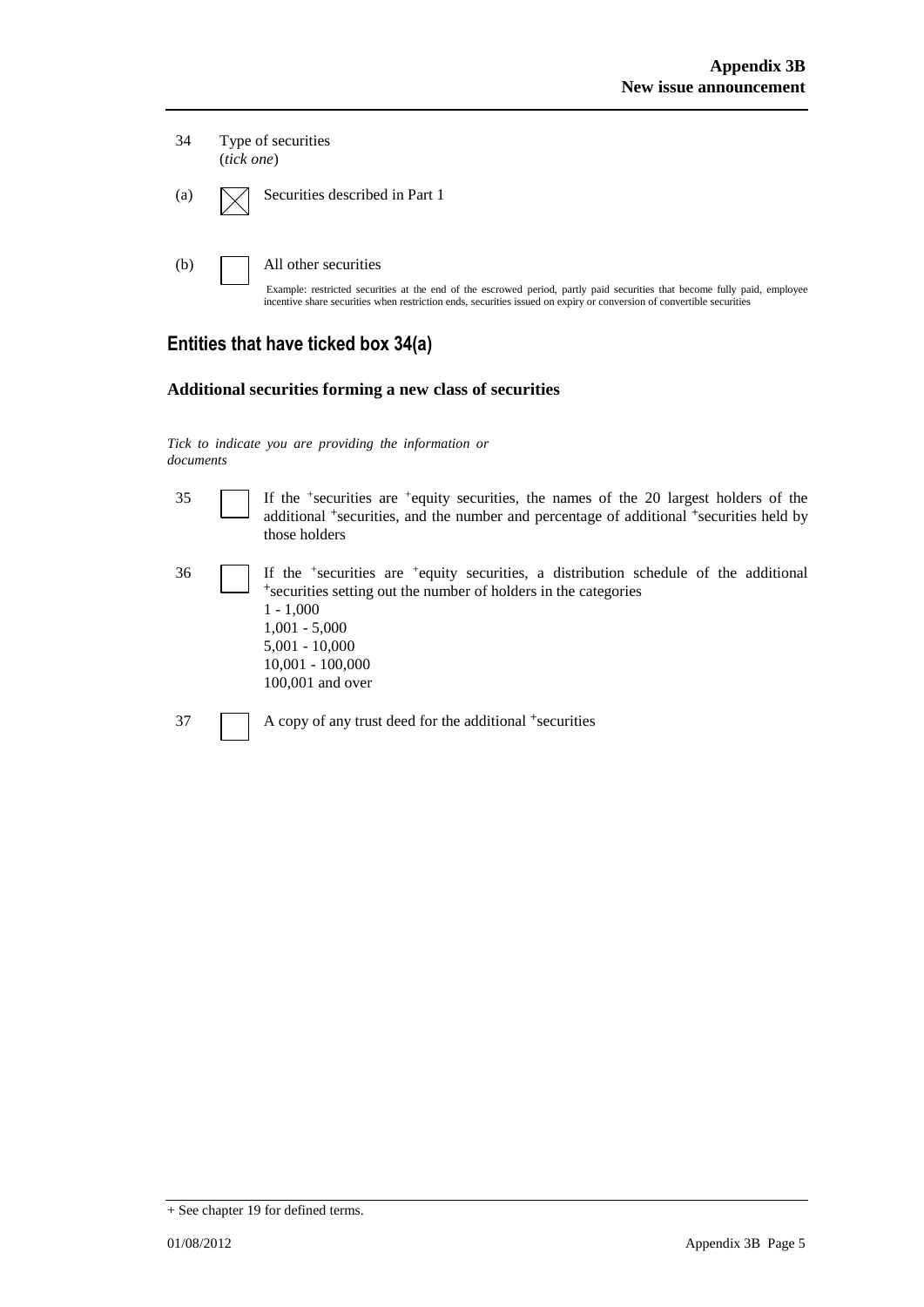#### **Quotation agreement**

- 1 <sup>+</sup>Quotation of our additional +securities is in ASX's absolute discretion. ASX may quote the +securities on any conditions it decides.
- 2 We warrant the following to ASX.
	- The issue of the +securities to be quoted complies with the law and is not for an illegal purpose.
	- There is no reason why those +securities should not be granted +quotation.
	- An offer of the <sup>+</sup>securities for sale within 12 months after their issue will not require disclosure under section 707(3) or section 1012C(6) of the Corporations Act.

Note: An entity may need to obtain appropriate warranties from subscribers for the securities in order to be able to give this warranty

- Section 724 or section 1016E of the Corporations Act does not apply to any applications received by us in relation to any +securities to be quoted and that no-one has any right to return any +securities to be quoted under sections 737, 738 or 1016F of the Corporations Act at the time that we request that the +securities be quoted.
- If we are a trust, we warrant that no person has the right to return the <sup>+</sup>securities to be quoted under section 1019B of the Corporations Act at the time that we request that the +securities be quoted.
- 3 We will indemnify ASX to the fullest extent permitted by law in respect of any claim, action or expense arising from or connected with any breach of the warranties in this agreement.
- 4 We give ASX the information and documents required by this form. If any information or document not available now, will give it to ASX before +quotation of the +securities begins. We acknowledge that ASX is relying on the information and documents. We warrant that they are (will be) true and complete.

 $Sign here:$   $Date: 17 August 2012$ (Company secretary)

Print name: Dennis Wilkins

== == == == ==

<sup>+</sup> See chapter 19 for defined terms.